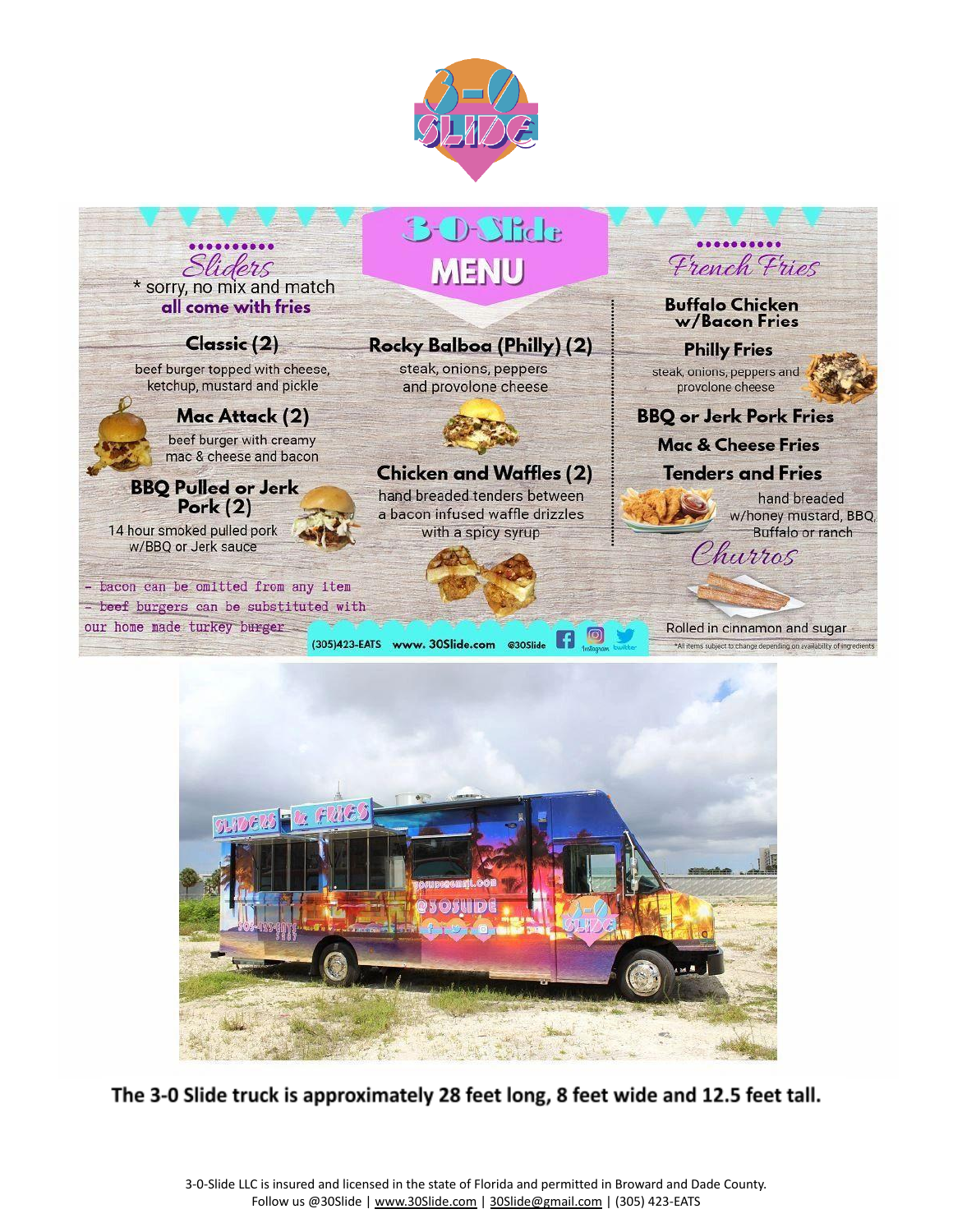## **Catering Order Form**

#### **RETURN THIS COMPLETED FORM TO 30SLIDE@GMAIL.COM.**

Customer Name: \_\_\_\_\_\_\_\_\_\_\_\_\_\_\_\_\_\_\_\_\_\_\_\_\_Phone: \_\_\_\_\_\_\_\_\_\_\_\_\_\_\_\_\_\_ Email: \_\_\_\_\_\_\_\_\_\_\_\_\_\_\_\_\_\_\_\_

#### **BASIC PACKAGE**

# **\$500 includes**

- Service for 1 40 Guests
- Choice of 3 Menu Items\*
- 2.5 Hours of Food Service (not including setup)
- Distance fee may apply

#### **ADD-ONS**

| guests                                                                                                                                                                                                                                  |  |
|-----------------------------------------------------------------------------------------------------------------------------------------------------------------------------------------------------------------------------------------|--|
| Additional Menu Item\$75 per item                                                                                                                                                                                                       |  |
| Additional Time\$50 per half hour                                                                                                                                                                                                       |  |
|                                                                                                                                                                                                                                         |  |
|                                                                                                                                                                                                                                         |  |
| Music During Service\$50                                                                                                                                                                                                                |  |
| $\mathcal{L}$ and $\mathcal{L}$ are the contract of the contract of the contract of the contract of the contract of the contract of the contract of the contract of the contract of the contract of the contract of the contract of the |  |



*\*\*Additional guests counted by increments of 10 only. Please call if your guest count exceeds 80.*

| Circle 3 menu Items. Additional menu items are \$75 per item.   | Package Cost: 5500                |                                                                                                                                                                                                                                |
|-----------------------------------------------------------------|-----------------------------------|--------------------------------------------------------------------------------------------------------------------------------------------------------------------------------------------------------------------------------|
| Classic Mac Attack BBQ Pulled or Jerk Pork Rocky Balboa         | Additional Guests: $=$ \$         |                                                                                                                                                                                                                                |
| Chicken and Waffles* Buffalo Chicken w/Bacon Fries Philly Fries | # of Addt'l Menu Item(s): $=$ =\$ |                                                                                                                                                                                                                                |
| BBQ or Jerk Pork Fries Mac & Cheese Fries Tenders and Fries     |                                   |                                                                                                                                                                                                                                |
| Omit Bacon Substitute beef burger for homemade turkey burger    | Additional Time: ________=\$      |                                                                                                                                                                                                                                |
| -Vegan options are available                                    |                                   | Drinks: the contract of the contract of the contract of the contract of the contract of the contract of the contract of the contract of the contract of the contract of the contract of the contract of the contract of the co |
| Drink Add-On (up to 40 people includes all of the following)    | Churros:                          |                                                                                                                                                                                                                                |
| Coke Coke Zero Sprite Hawaiian Punch Bottled Water              | <b>Music During Service:</b>      |                                                                                                                                                                                                                                |
|                                                                 | <b>Total</b> $(+7\%$ tax):        |                                                                                                                                                                                                                                |

Additional Comments:  $\blacksquare$ 

#### *Cost Calculator*

3-0-Slide LLC is insured and licensed in the state of Florida and permitted in Broward and Dade County. Follow us @30Slide | www.30Slide.com | 30Slide@gmail.com | (305) 423-EATS

\_\_\_\_\_\_\_\_\_\_\_\_\_\_\_\_\_\_\_\_\_\_\_\_\_\_\_\_\_\_\_\_\_\_\_\_\_\_\_\_\_\_\_\_\_\_\_\_\_\_\_\_\_\_\_\_\_\_\_\_\_\_\_\_\_\_\_\_\_\_\_\_\_\_\_\_\_\_\_\_\_\_\_\_\_\_\_\_\_\_\_\_\_\_\_\_\_\_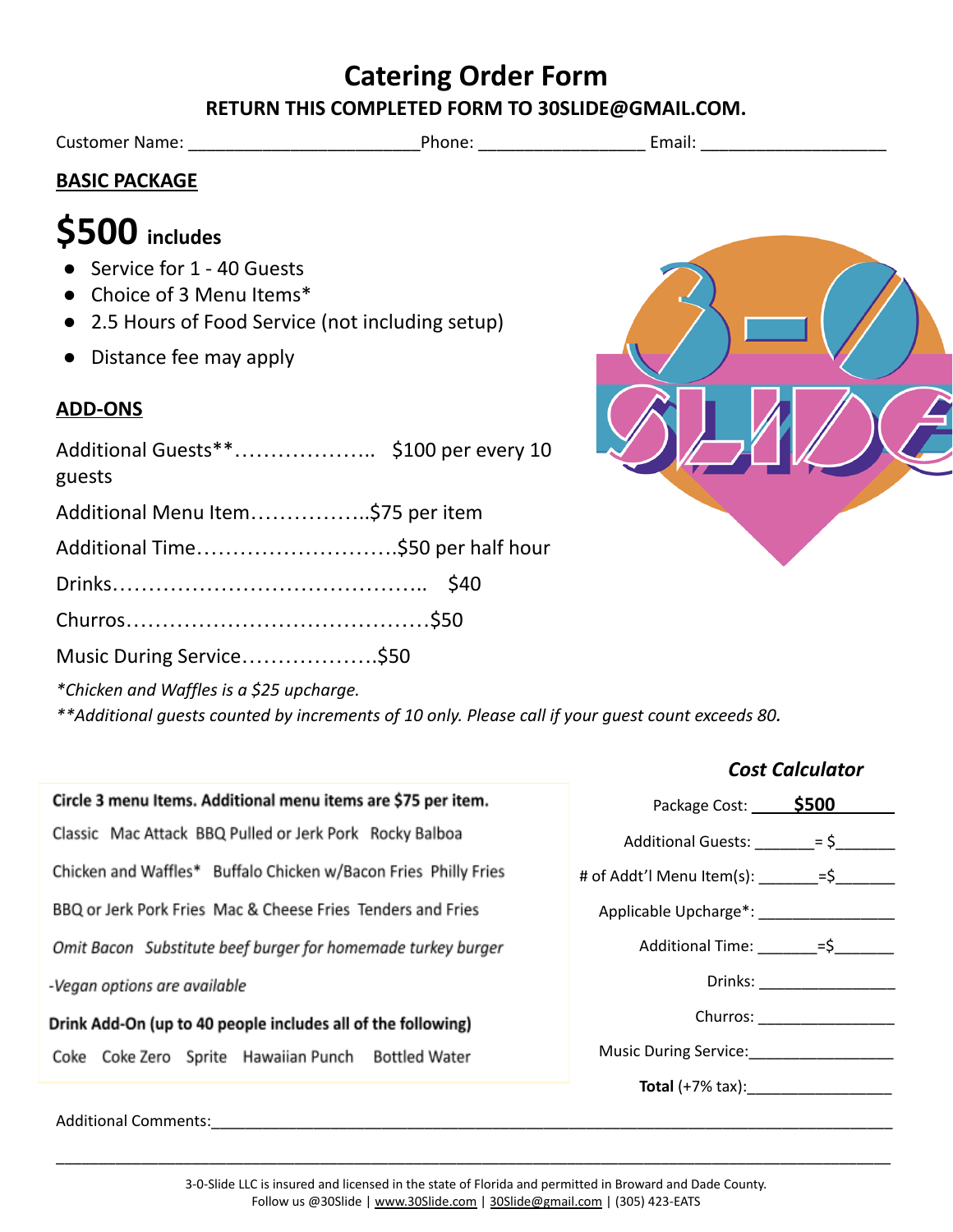3-0-Slide LLC is insured and licensed in the state of Florida and permitted in Broward and Dade County. Follow us @30Slide | www.30Slide.com | 30Slide@gmail.com | (305) 423-EATS

\_\_\_\_\_\_\_\_\_\_\_\_\_\_\_\_\_\_\_\_\_\_\_\_\_\_\_\_\_\_\_\_\_\_\_\_\_\_\_\_\_\_\_\_\_\_\_\_\_\_\_\_\_\_\_\_\_\_\_\_\_\_\_\_\_\_\_\_\_\_\_\_\_\_\_\_\_\_\_\_\_\_\_\_\_\_\_\_\_\_\_\_\_\_\_\_\_\_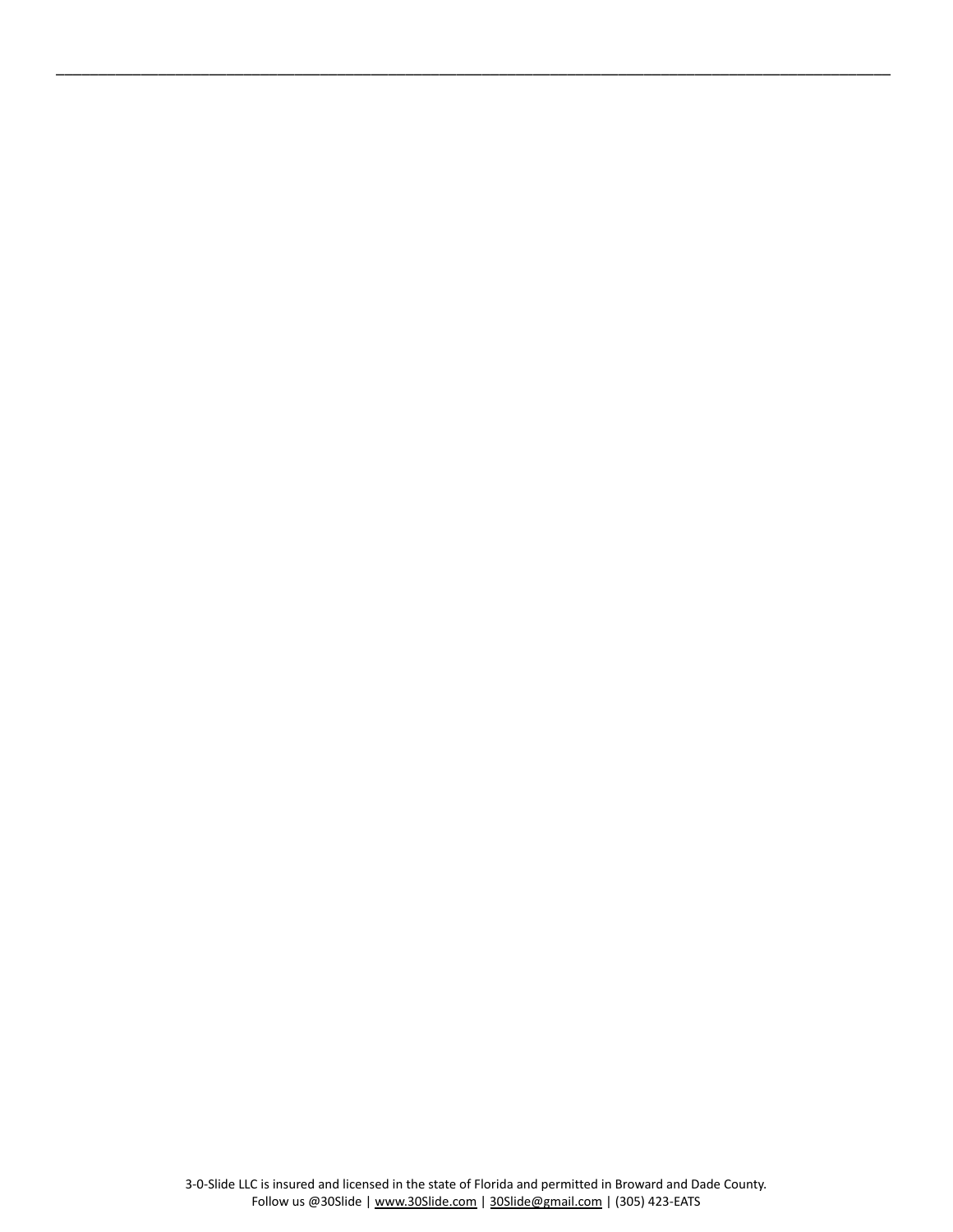

### **Catering Contract RETURN THIS COMPLETED FORM TO 30SLIDE@GMAIL.COM.**

| Event Location (if different than above):                                                                                                                        |  |  |
|------------------------------------------------------------------------------------------------------------------------------------------------------------------|--|--|
| <u> 1989 - Johann Harry Harry Harry Harry Harry Harry Harry Harry Harry Harry Harry Harry Harry Harry Harry Harry</u><br>Event Date: ___________________________ |  |  |
| Estimated Guest Count:_______________________                                                                                                                    |  |  |
| Initial Deposit (required at least 1 week before date of event): \$                                                                                              |  |  |
| Remaining balance due on date of event prior to starting: \$                                                                                                     |  |  |
| See Catering Order Form for agreed upon items and services that will be provided at the event.                                                                   |  |  |
|                                                                                                                                                                  |  |  |

- A 25% refundable deposit is required to reserve your event. The remaining balance can be paid on the day of the event prior to starting. The deposit is non-refundable for cancellations that are made within one week of the event.

\_\_\_\_\_\_\_\_\_\_\_\_\_\_\_\_\_\_\_\_\_\_\_\_\_\_\_\_\_\_\_\_\_\_\_\_\_\_\_\_\_\_\_\_\_\_\_\_\_\_\_\_\_\_\_\_\_\_\_\_\_\_\_\_\_\_\_\_\_\_\_\_\_\_\_\_\_\_\_\_\_\_\_\_\_\_\_\_\_\_\_\_\_\_\_\_\_\_

- Customer agrees to provide a clear outdoor space of at least 30 x 10 feet to park the truck. If for any reason we are unable to, or not permitted to park at the event, the initial deposit will be retained and the remaining balance will be **collected by 3-0 Slide.**

- If the number of guests in attendance greatly exceeds the estimated guest count, 3-0 Slide cannot guarantee that **adequate food will be available for all persons in attendance.**

-If the event start time is delayed by the customer, customer is subject to additional charges at \$50 per half hour.

**- All meat is cooked well done. Any food allergies should be addressed before consuming any food.**

**- Any same day changes by the customer may result in additional fees.**

I have read this Contract and agree to the terms. Any changes and/or modifications to this Contract must be submitted to *3-0 Slide in writing.*

Print:

Signature:\_\_\_\_\_\_\_\_\_\_\_\_\_\_\_\_\_\_\_\_\_\_\_\_\_\_\_\_\_\_\_\_\_\_\_\_\_\_\_\_\_\_\_ Date:\_\_\_\_\_\_\_\_\_\_\_\_\_\_\_\_\_\_\_\_\_\_\_\_

3-0-Slide LLC is insured and licensed in the state of Florida and permitted in Broward and Dade County. Follow us @30Slide | www.30Slide.com | 30Slide@gmail.com | (305) 423-EATS